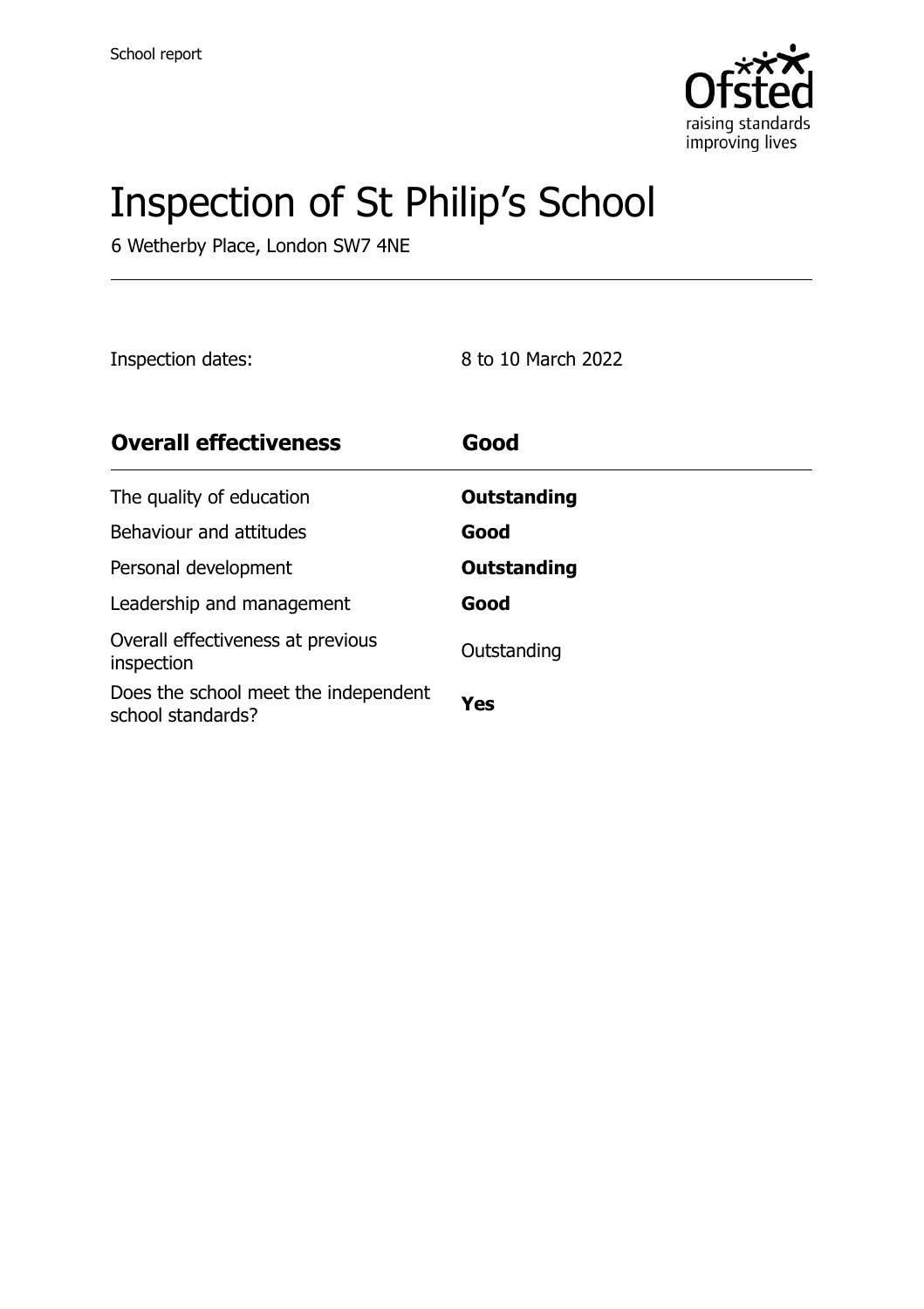

### **What is it like to attend this school?**

This is a small school where pupils flourish both academically and personally. Leaders offer an exceptionally broad, rich and ambitious curriculum. Pupils excel in their studies and have a zest for learning. They take advantage of the many opportunities to pursue new interests.

Pupils help to keep the school orderly and calm. For example, they keep classrooms tidy and help to deliver school lunches to classrooms. Whole-school assemblies encourage pupils to reflect on and aspire to the school's virtues of discipline, respect and enjoyment. Leaders expect the best from their pupils. Sometimes, staff do not reinforce the same high expectations of pupils' behaviour in lessons.

Pupils are very happy here and get along well with each other. Pupils are safe. Staff are quick to put a stop to any incidents of bullying or unkind behaviour. Pupils and their parents and carers spoke highly of the school. They appreciate the small class sizes and the strong sense of family community.

Pupils have a wide range of clubs they can attend, from a club for history of art to one for artificial intelligence. Music and sport are an integral part of the school's wider curriculum. Many pupils are keen musicians and take part in musical recitals. Some join a local leading boys' choir. The weekly sports fixtures with other schools, including in football and hockey, are hotly anticipated by pupils and staff.

#### **What does the school do well and what does it need to do better?**

Leaders review the curriculum on a regular basis so that it suits the needs of individual pupils. For example, in French, bilingual pupils follow an appropriate programme tailored to enhance their language skills. Pupils with special educational needs and/or disabilities receive bespoke support based on an in-depth analysis of their needs. All pupils achieve exceptionally well and their work is consistently of a high standard. Leaders are successful in their aim to give pupils a well-rounded education.

Staff give considerable thought to what pupils learn and when. This has led to a coherent and sequenced curriculum. Pupils build up substantial knowledge and skills over time. For example, in science, pupils in Year 6 refer to their learning about electricity in Year 4 to understand series and parallel circuits.

Teachers are experts in their subjects. They check pupils' understanding carefully and are swift to address any gaps in pupils' knowledge. Teachers select resources to help pupils get the most from their lessons. For example, in Latin, pupils in Year 8 worked through 'The Aeneid' with the help of a translation programme. Pupils in Year 5 were fascinated by the newly hatched chicks in the science classroom. They could apply with confidence their learning about different life cycles.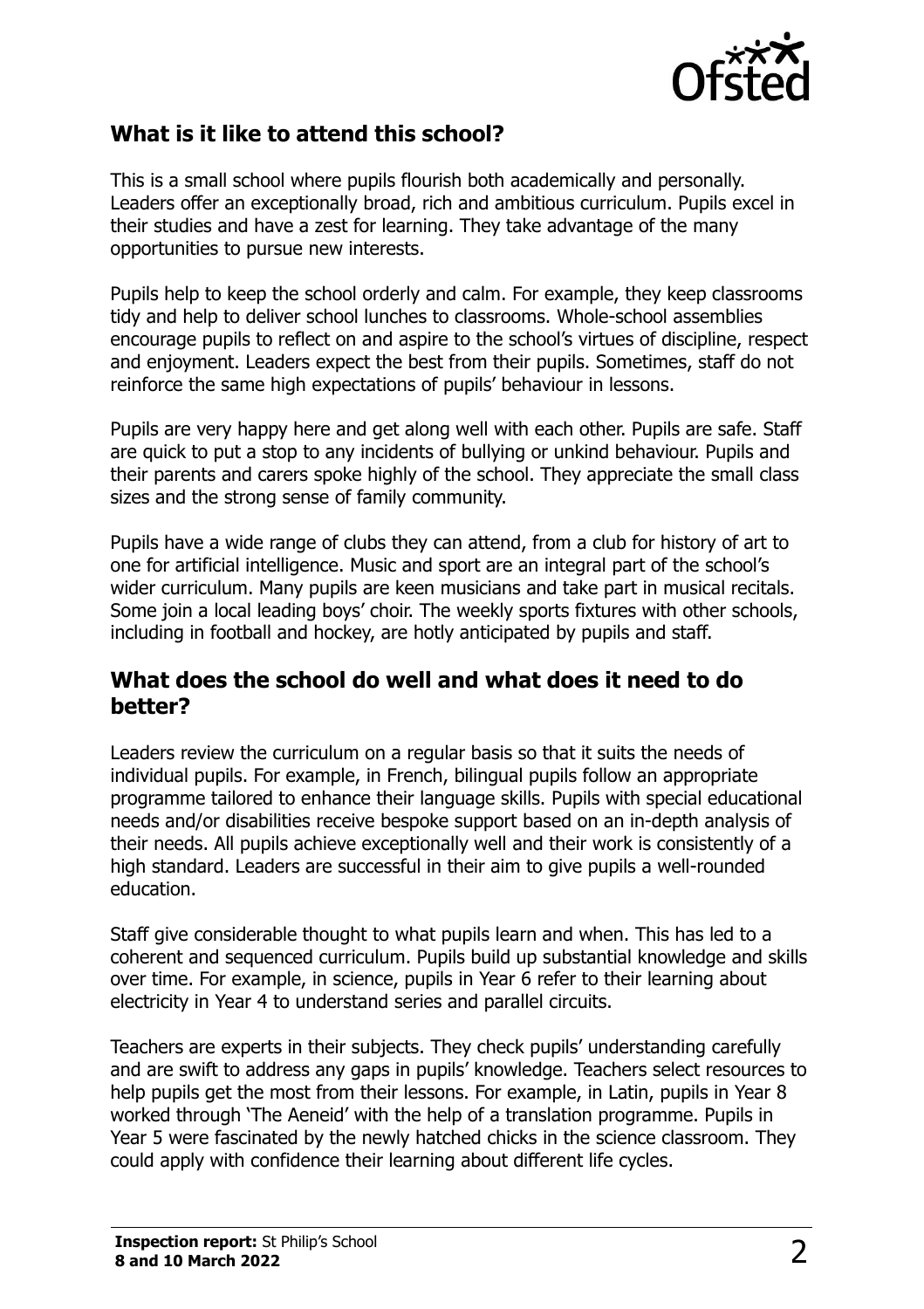

Reading is at the heart of the curriculum. Leaders prioritise time for pupils to read each day. Each classroom has its small library of high-quality books for pupils to choose from. Pupils write book reviews for other pupils to read, sharing their recommendations. In Year 3, pupils enjoy weekly visits to a local library. Younger pupils and those who struggle with reading receive intensive daily support. This helps them to improve their reading accuracy and fluency quickly.

Pupils learn about what it means to be a responsible citizen. They have a keen awareness of current global issues. Staff urge pupils to reflect on the lives and experiences of those less fortunate than them, such as refugees. Pupils organise events such as book sales to raise money for different charities. Staff encourage debates and discussions on issues such as morality and challenging stereotypes. Educational visits regularly take place to enhance pupils' learning. For example, pupils in Year 7 recently went to the Globe Theatre as part of their Shakespeare studies.

In personal, social, health, citizenship and economic education, pupils learn about relationships and different types of families. They are taught about permission and consent in an age-appropriate manner. Pupils learn how to maintain a healthy body and a healthy mind. Leaders have introduced meditation and are keen to help the pupils express their emotions. Stress management is particularly helpful for older pupils as they prepare for entry examinations for their chosen secondary schools. Staff have helped pupils to think about their future goals and careers.

Pupils are keen to learn and do well. House points and 'gold stars' are much sought after as rewards for positive behaviour. In lessons, sometimes the delivery of the curriculum is hampered when staff do not address some pupils' chattiness or off-task behaviour.

A number of staff raised workload concerns. This stems from a lack of communication between leaders and staff. There are clearly some staff who feel frustrated at being unheard or uninformed about changes to school systems.

The proprietor body shares the ambitious vision of school leaders. Governors are proud of the school and the holistic education provided to pupils. Governors have not had recent training in some aspects of their role. They do not have a comprehensive oversight of the school.

Leaders and the proprietor body have ensured that all the independent school standards are met.

Leaders have ensured that the school meets the requirements of schedule 10 of the Equality Act 2010.

## **Safeguarding**

The arrangements for safeguarding are effective.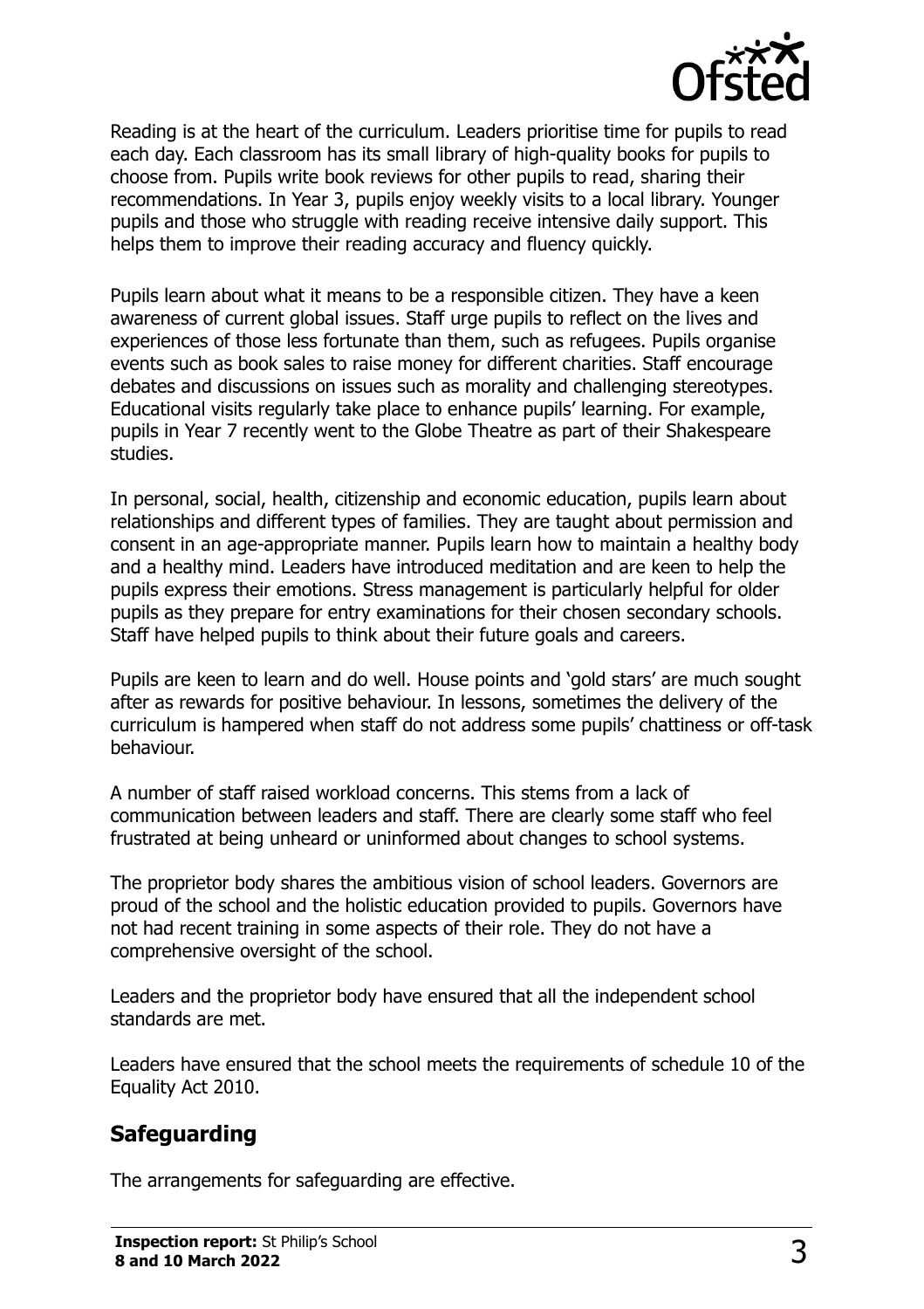

Leaders ensure that all staff receive regular and up-to-date safeguarding training. Staff know their pupils well and are mindful to report any changes in pupils' demeanour. Leaders take appropriate action to ensure that pupils get the right support, involving external agencies when necessary.

Pupils are safe in all areas of the school and feel comfortable talking to staff about any worries. Visitors to the school, such as the community police officer, reinforce important messages about safety. This includes online safety. For example, pupils learned about the risks associated with relationships formed online and the law around sharing images online.

The safeguarding policy on the school's website is in line with statutory requirements.

#### **What does the school need to do to improve? (Information for the school and proprietor)**

- Behaviour management, as outlined in the school's policy, is not consistently applied. At times, pupils' chattiness in class and off-task behaviour are not effectively addressed and get in the way of the delivery of the curriculum. Leaders should ensure that all staff share the same high expectations of pupils' behaviour and apply the school's policy consistently.
- Governors have not had recent training to update their skills. This limits their strategic oversight of the school. They do not have a full understanding of their responsibilities. Governors should update their training to enhance the support and challenge they may give to school leaders.
- Some staff raised issues around communication with the school's leaders. They felt that staff concerns relating to workload and decision-making are sometimes not listened to. Leaders should strengthen lines of communication with staff.

#### **How can I feed back my views?**

You can use [Ofsted Parent View](http://parentview.ofsted.gov.uk/) to give Ofsted your opinion on your child's school, or to find out what other parents and carers think. We use information from Ofsted Parent View when deciding which schools to inspect, when to inspect them and as part of their inspection.

The Department for Education has further quidance on how to complain about a school.

If you are the provider and you are not happy with the inspection or the report, you can [complain to Ofsted.](http://www.gov.uk/complain-ofsted-report)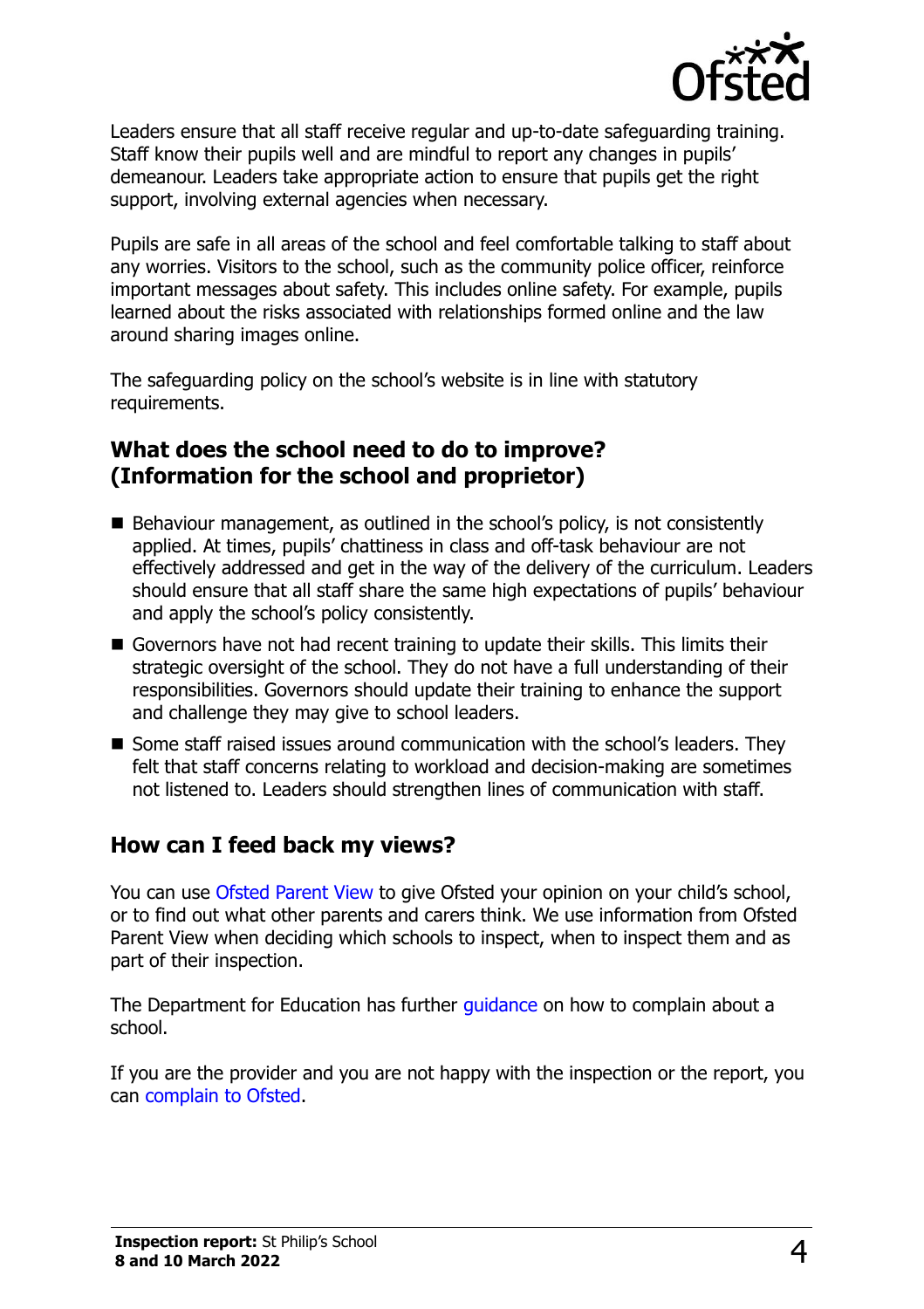

## **School details**

| Unique reference number             | 100516                       |
|-------------------------------------|------------------------------|
| <b>DfE registration number</b>      | 207/6104                     |
| <b>Local authority</b>              | Kensington and Chelsea       |
| <b>Inspection number</b>            | 10210752                     |
| <b>Type of school</b>               | Other independent school     |
| <b>School category</b>              | Independent school           |
| Age range of pupils                 | 7 to 13                      |
| <b>Gender of pupils</b>             | <b>Boys</b>                  |
| Number of pupils on the school roll | 83                           |
| <b>Number of part-time pupils</b>   | 0                            |
| <b>Proprietor</b>                   | St Philip's School Trust Ltd |
| <b>Chair</b>                        | John Dean                    |
| <b>Headteacher</b>                  | <b>Alexander Thomas</b>      |
| <b>Annual fees (day pupils)</b>     | £18,150                      |
| <b>Telephone number</b>             | 020 7373 3944                |
| <b>Website</b>                      | www.stpschool.co.uk          |
| <b>Email address</b>                | office@stpschool.co.uk       |
| Date of previous inspection         | 6 to 8 March 2018            |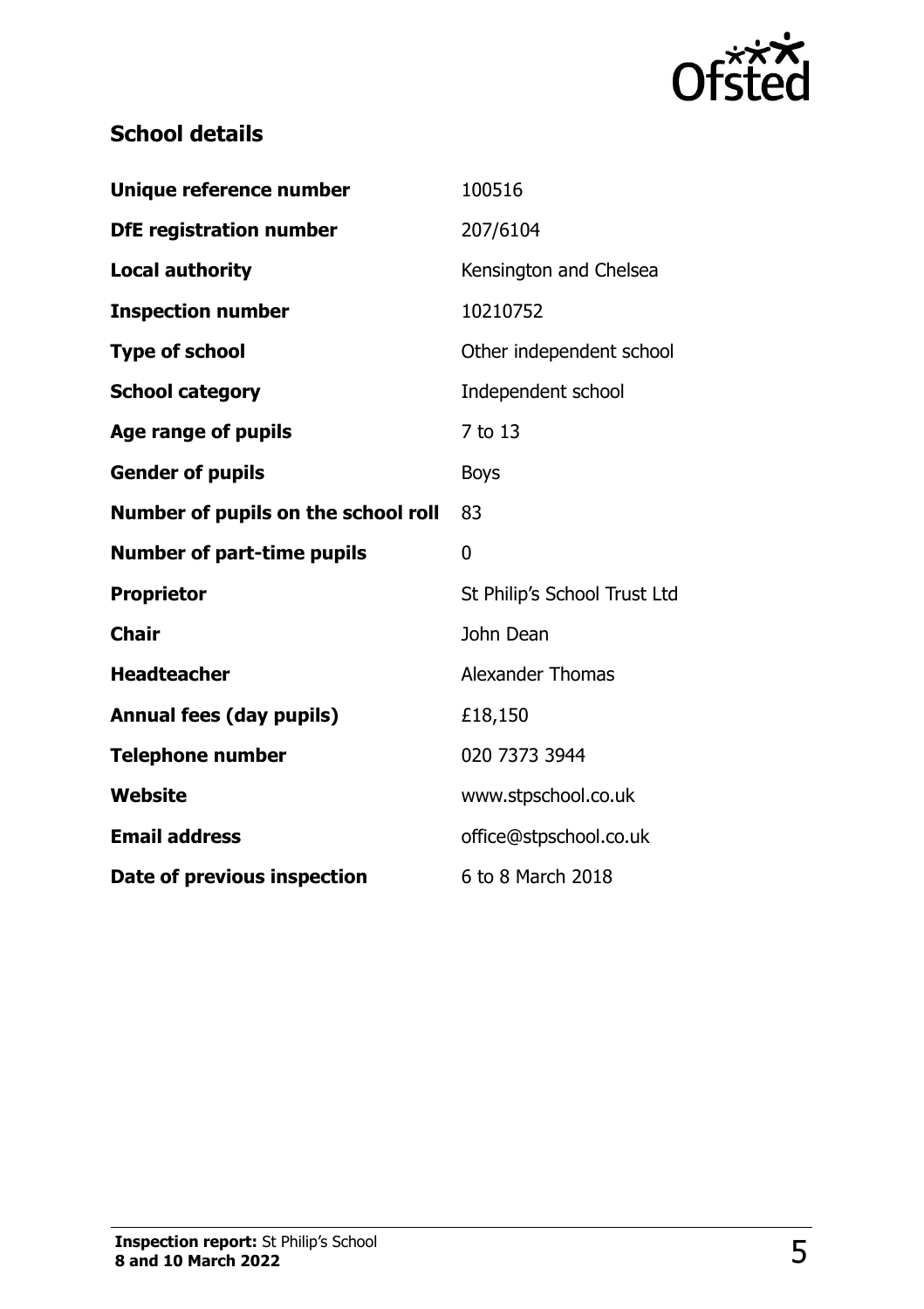

### **Information about this school**

- This is a Catholic preparatory school for boys. The school is registered for up to 110 pupils aged seven to 13 years.
- The school is in a former residential property in Kensington and Chelsea. Pupils have access to a large garden at the rear of the school. Sporting activities take place at an off-site specialist sports provision.
- Leaders do not use any alternative provision.
- The school had its most recent standard inspection in March 2018, when it was judged to be outstanding and all the independent school standards were met.
- The name of the proprietor body is not listed on the government's Get Information about Schools website.
- The proprietor body comprises trustees who are also governors of the school. A number of new governors have recently been appointed to the governing body.

#### **Information about this inspection**

Inspectors carried out this inspection under section 109(1) and (2) of the Education and Skills Act 2008. The purpose of the inspection is to advise the Secretary of State for Education about the school's suitability for continued registration as an independent school.

The school meets the independent school standards. These are the requirements set out in the schedule to the Education (Independent School Standards) Regulations 2014.

This was the first routine inspection the school had received since the COVID-19 pandemic began. Inspectors discussed the impact of the pandemic with leaders, and have taken that into account in their evaluation of the school.

- Inspectors met with the headteacher, other school leaders and members of staff. An inspector met with two members of the governing body who are also representatives of the proprietor body. Inspectors held formal and informal discussions with pupils.
- Inspectors carried out deep dives in reading, science, art and French. For each deep dive, inspectors discussed the curriculum with subject teachers, visited a sample of lessons, spoke to some pupils about their learning and looked at samples of pupils' work.
- $\blacksquare$  Inspectors talked to staff and pupils about the curriculum in some other subjects, including mathematics, Latin, English, religious studies and music.
- Inspectors met with leaders with responsibility for safeguarding and reviewed a range of safeguarding documentation, including pre-employment checks on staff and employee files. Discussions were held with pupils and staff to consider the school's safeguarding arrangements.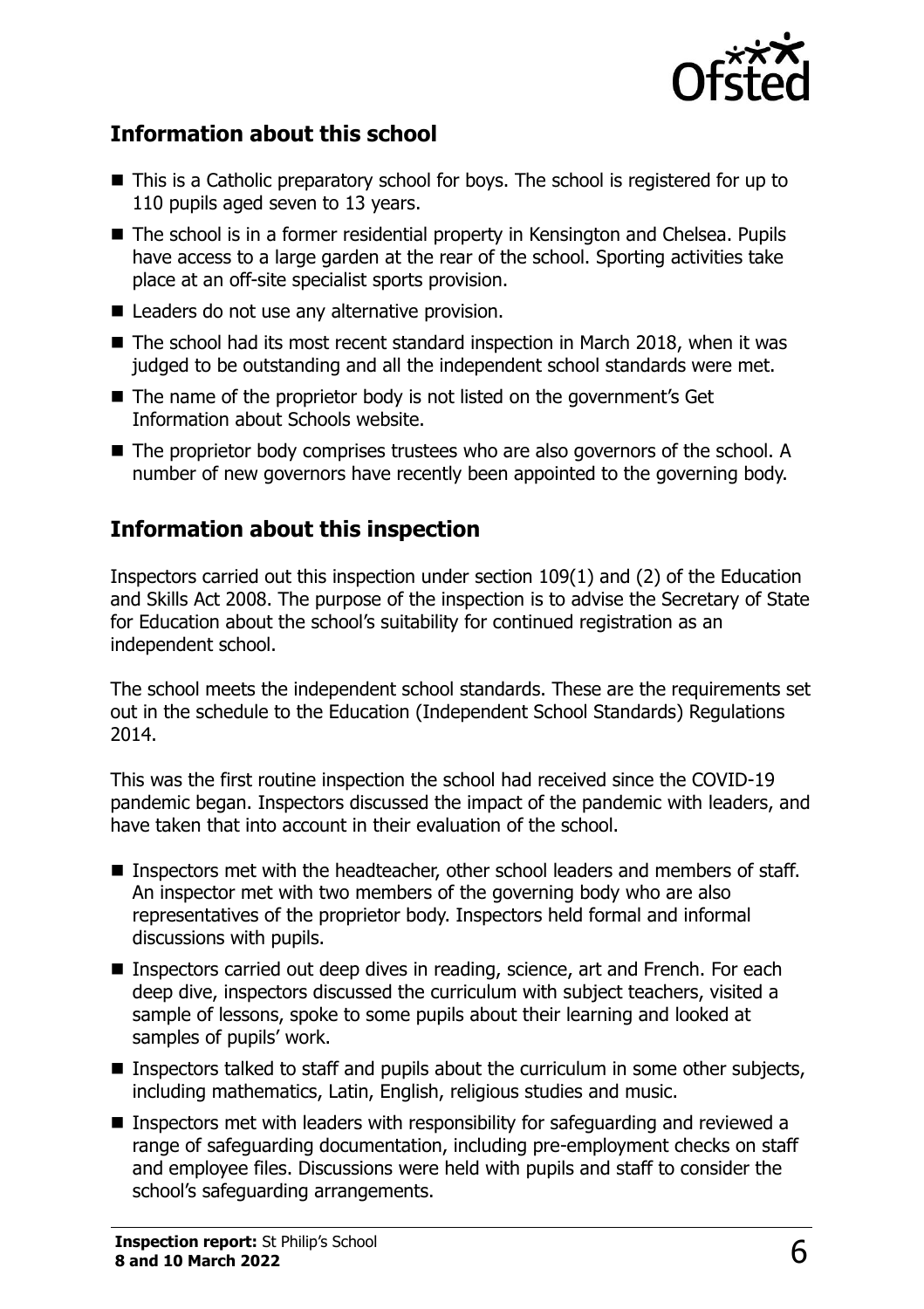

- Inspectors considered a range of evidence to check compliance with the independent school standards.
- An inspector spoke with a number of parents and carers at the school gate to gather their views of the school. Inspectors considered responses to Ofsted's online survey of parents' views, Parent View, and responses to the online staff and pupil surveys.

#### **Inspection team**

Jude Wilson, lead inspector **Her Majesty's Inspector** 

Annabel Davies **Her Majesty's Inspector**